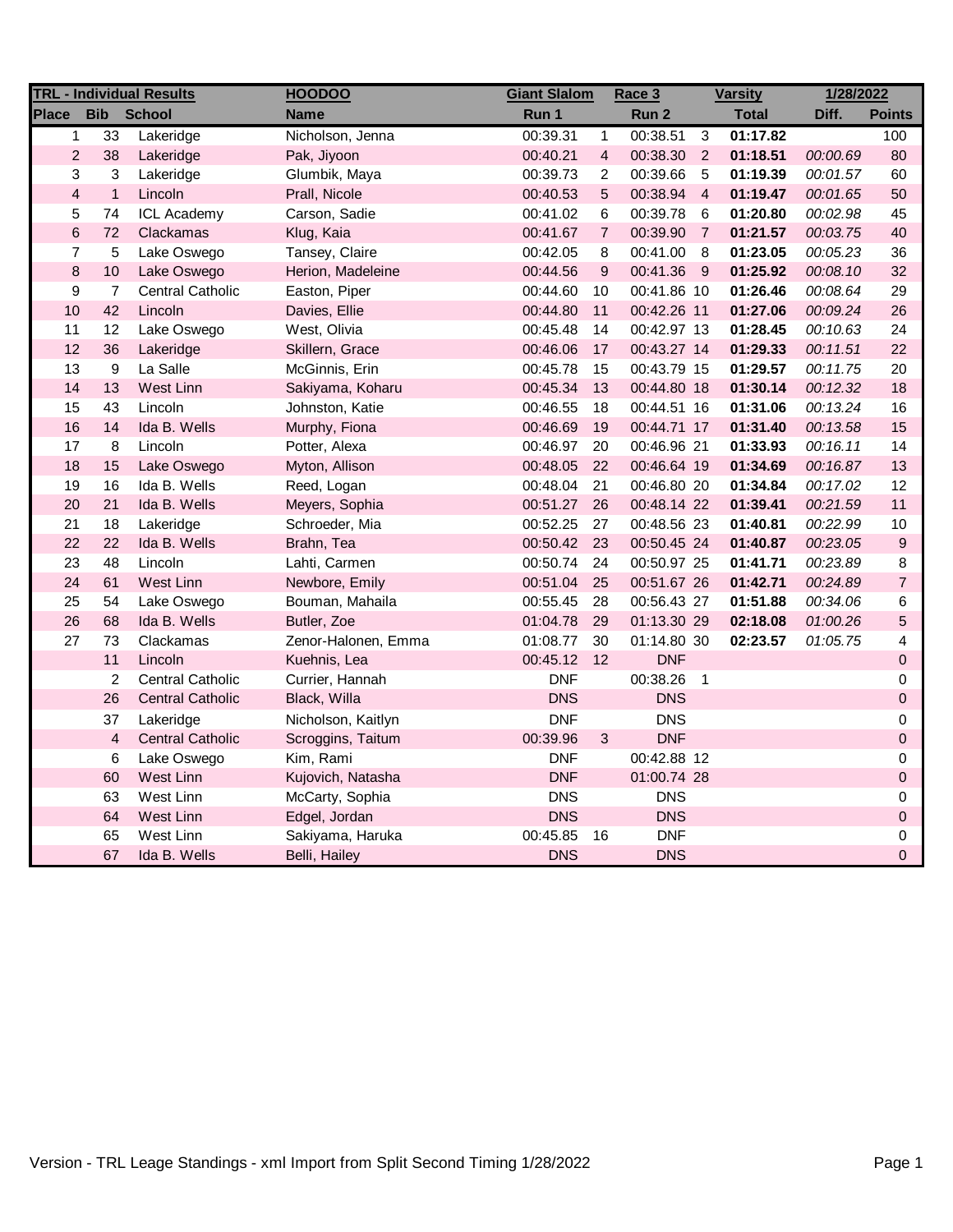| <b>TRL - Individual Results</b> |            |               | <b>HOODOO</b>     |            | <b>Giant Slalom</b><br>Race 3 |             | $u$            |              | 1/28/2022 |               |
|---------------------------------|------------|---------------|-------------------|------------|-------------------------------|-------------|----------------|--------------|-----------|---------------|
| <b>Place</b>                    | <b>Bib</b> | <b>School</b> | <b>Name</b>       | Run 1      |                               | Run 2       |                | <b>Total</b> | Diff.     | <b>Points</b> |
| 1                               | 53         | Lake Oswego   | Anderson, Eryn    | 00:54.93   | 5                             | 00:49.04    | $\overline{1}$ | 01:43.97     |           | 100           |
| $\overline{2}$                  | 50         | Lake Oswego   | Canfield, Evelyn  | 00:52.93   | $\mathbf{1}$                  | 00:51.68    | -3             | 01:44.61     | 00:00.64  | 80            |
| 3                               | 55         | Lake Oswego   | Crawford, Chloe   | 00:54.19   | 3                             | 00:51.49 2  |                | 01:45.68     | 00:01.71  | 60            |
| $\overline{4}$                  | 24         | Lake Oswego   | Laborie, Audrey   | 00:54.89   | $\overline{4}$                | 00:53.46 5  |                | 01:48.35     | 00:04.38  | 50            |
| 5                               | 28         | Lakeridge     | Goldenberg, Emma  | 00:55.93   | 6                             | 00:52.62    | $\overline{4}$ | 01:48.55     | 00:04.58  | 45            |
| $\,6\,$                         | 23         | Lakeridge     | Blem, Sydney      | 00:53.34   | 2                             | 00:56.09 8  |                | 01:49.43     | 00:05.46  | 40            |
| $\overline{7}$                  | 32         | Lakeridge     | Han, Sydney       | 00:56.89   | $\overline{7}$                | 00:56.33 9  |                | 01:53.22     | 00:09.25  | 36            |
| 8                               | 59         | Lake Oswego   | Weischadle, Lucy  | 00:57.97   | 8                             | 00:56.85 10 |                | 01:54.82     | 00:10.85  | 32            |
| 9                               | 19         | Lincoln       | Nelson, Joy       | 00:58.02   | 9                             | 00:57.47 12 |                | 01:55.49     | 00:11.52  | 29            |
| 10                              | 29         | Lakeridge     | Ansari, Paige     | 01:00.13   | 10                            | 00:55.85 7  |                | 01:55.98     | 00:12.01  | 26            |
| 11                              | 57         | Lake Oswego   | Howard, Sofie     | 01:01.49   | 12                            | 00:54.61 6  |                | 01:56.10     | 00:12.13  | 24            |
| 12                              | 25         | Lakeridge     | Weidlich, Julia   | 01:03.08   | 15                            | 00:56.85 10 |                | 01:59.93     | 00:15.96  | 22            |
| 13                              | 56         | Lake Oswego   | Gupta, Ria        | 01:01.25   | 11                            | 01:01.06 14 |                | 02:02.31     | 00:18.34  | 20            |
| 14                              | 52         | Lake Oswego   | Tobita, Lily      | 01:03.68   | 16                            | 00:59.50 13 |                | 02:03.18     | 00:19.21  | 18            |
| 15                              | 30         | Lakeridge     | Borah, Kate       | 01:01.58   | 13                            | 01:02.56 15 |                | 02:04.14     | 00:20.17  | 16            |
| 16                              | 34         | Lakeridge     | Phillips, Munro   | 01:01.90   | 14                            | 01:05.52 17 |                | 02:07.42     | 00:23.45  | 15            |
| 17                              | 35         | Lakeridge     | Schreck, Perry    | 01:10.20   | 17                            | 01:04.00 16 |                | 02:14.20     | 00:30.23  | 14            |
| 18                              | 39         | Lakeridge     | Van Epps, Addison | 01:14.32   | 18                            | 01:18.81 19 |                | 02:33.13     | 00:49.16  | 13            |
|                                 | 31         | Lakeridge     | DeSanto, Luciana  | <b>DNS</b> |                               | <b>DNS</b>  |                |              |           | 0             |
|                                 | 40         | Lincoln       | Coltman, Samantha | <b>DNS</b> |                               | <b>DNS</b>  |                |              |           | $\pmb{0}$     |
|                                 | 41         | Lincoln       | Phillips, Brooke  | <b>DNS</b> |                               | <b>DNS</b>  |                |              |           | 0             |
|                                 | 47         | Lincoln       | Hu, Audrey        | <b>DNS</b> |                               | <b>DNS</b>  |                |              |           | $\mathbf 0$   |
|                                 | 51         | Lake Oswego   | Morgan, Adelyn    | <b>DSQ</b> |                               | 01:16.15 18 |                |              |           | 0             |
|                                 | 58         | Lake Oswego   | St John, Ava      | <b>DNS</b> |                               | <b>DNS</b>  |                |              |           | $\mathbf 0$   |
|                                 | 66         | West Linn     | Vadnais, Marina   | 01:20.88   | -19                           | <b>DNF</b>  |                |              |           | $\mathbf 0$   |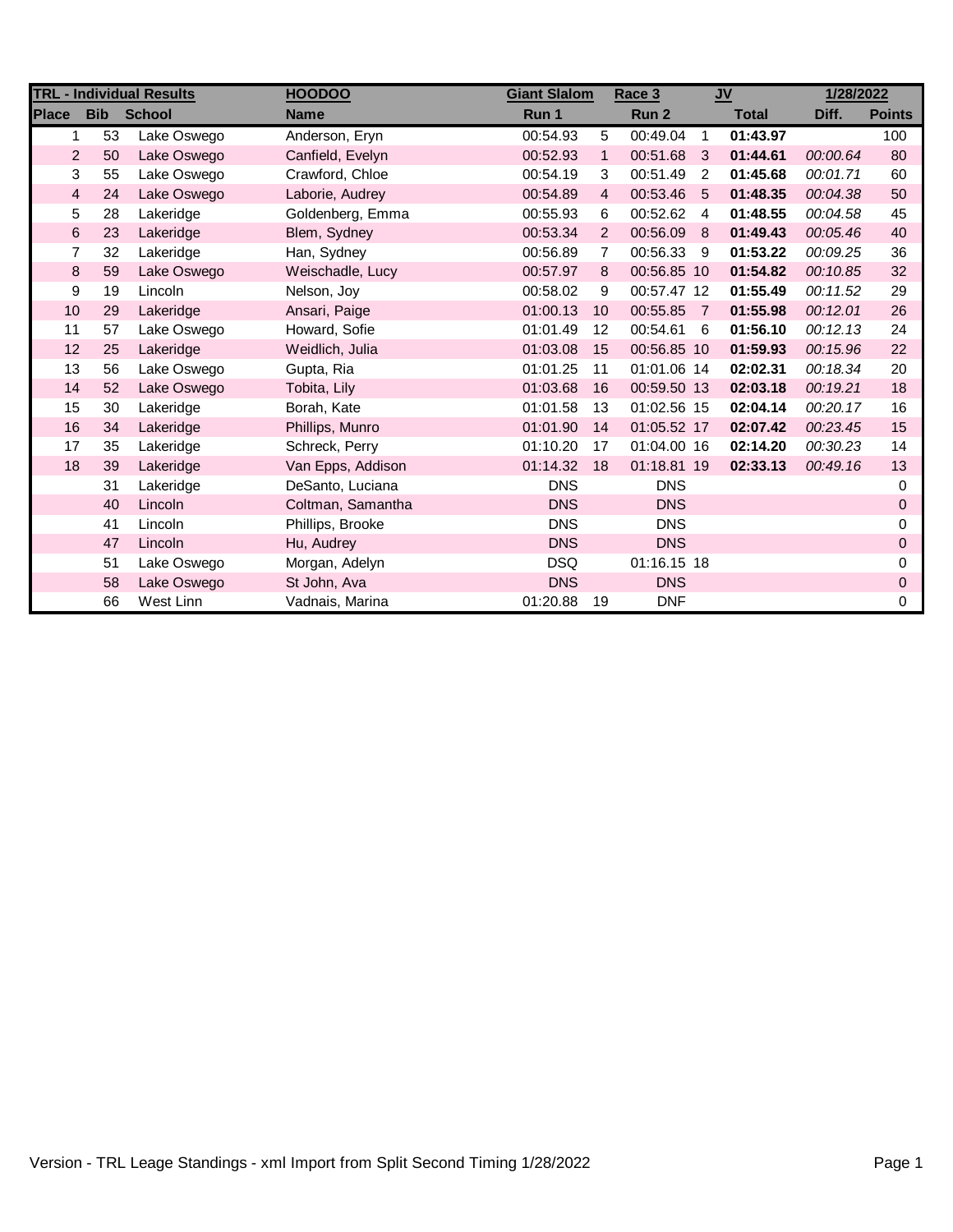| <b>TRL - Team Results</b>                                              |                                              | Race 3                      |                   | <b>HOODOO</b>        | 1/28/2022       |          |  |  |  |
|------------------------------------------------------------------------|----------------------------------------------|-----------------------------|-------------------|----------------------|-----------------|----------|--|--|--|
| <b>Varsity</b>                                                         |                                              | <b>Giant Slalom</b>         |                   | <b>SLALOM</b>        |                 |          |  |  |  |
| The Team's Total Time is the sum of best three times from each course. |                                              |                             |                   |                      |                 |          |  |  |  |
|                                                                        | Run 1                                        | <b>Time</b><br><b>Total</b> | 03:55.72          | Run <sub>2</sub>     | <b>Time</b>     |          |  |  |  |
|                                                                        | <b>Team Lakeridge</b><br>33 Nicholson, Jenna |                             |                   |                      |                 | Rank 1   |  |  |  |
|                                                                        |                                              | 00:39.31                    |                   | 38 Pak, Jiyoon       | 00:38.30        |          |  |  |  |
|                                                                        | 3 Glumbik, Maya                              | 00:39.73                    |                   | 33 Nicholson, Jenna  | 00:38.51        |          |  |  |  |
|                                                                        | 38 Pak, Jiyoon                               |                             | 00:40.21 01:59.25 | 3 Glumbik, Maya      | 00:39.66        | 01:56.47 |  |  |  |
|                                                                        | <b>Team Lincoln</b>                          | <b>Total</b>                | 04:16.16          | <b>Time Diff.</b>    | 00:20.44 Rank 2 |          |  |  |  |
|                                                                        | 1 Prall, Nicole                              | 00:40.53                    |                   | 1 Prall, Nicole      | 00:38.94        |          |  |  |  |
|                                                                        | 42 Davies, Ellie                             | 00:44.80                    |                   | 42 Davies, Ellie     | 00:42.26        |          |  |  |  |
|                                                                        | 11 Kuehnis, Lea                              |                             | 00:45.12 02:10.45 | 43 Johnston, Katie   | 00:44.51        | 02:05.71 |  |  |  |
|                                                                        | <b>Team Lake Oswego</b>                      | <b>Total</b>                | 04:17.33          | <b>Time Diff.</b>    | 00:21.61 Rank 3 |          |  |  |  |
|                                                                        | 5 Tansey, Claire                             | 00:42.05                    |                   | 5 Tansey, Claire     | 00:41.00        |          |  |  |  |
|                                                                        | 10 Herion, Madeleine                         | 00:44.56                    |                   | 10 Herion, Madeleine | 00:41.36        |          |  |  |  |
|                                                                        | 12 West, Olivia                              |                             | 00:45.48 02:12.09 | 6 Kim, Rami          | 00:42.88        | 02:05.24 |  |  |  |
|                                                                        |                                              |                             |                   |                      |                 |          |  |  |  |
|                                                                        | Team Ida B. Wells                            | Total                       | 04:44.80          | <b>Time Diff.</b>    | 00:49.08 Rank 4 |          |  |  |  |
|                                                                        | 14 Murphy, Fiona                             | 00:46.69                    |                   | 14 Murphy, Fiona     | 00:44.71        |          |  |  |  |
|                                                                        | 16 Reed, Logan                               | 00:48.04                    |                   | 16 Reed, Logan       | 00:46.80        |          |  |  |  |
|                                                                        | 22 Brahn, Tea                                |                             | 00:50.42 02:25.15 | 21 Meyers, Sophia    | 00:48.14        | 02:19.65 |  |  |  |
|                                                                        | <b>Team West Linn</b>                        | <b>Total</b>                | 04:59.44          | <b>Time Diff.</b>    | 01:03.72 Rank 5 |          |  |  |  |
|                                                                        | 13 Sakiyama, Koharu                          | 00:45.34                    |                   | 13 Sakiyama, Koharu  | 00:44.80        |          |  |  |  |
|                                                                        | 65 Sakiyama, Haruka                          | 00:45.85                    |                   | 61 Newbore, Emily    | 00:51.67        |          |  |  |  |
|                                                                        | 61 Newbore, Emily                            |                             | 00:51.04 02:22.23 | 60 Kujovich, Natasha | 01:00.74        | 02:37.21 |  |  |  |
|                                                                        | <b>Team Central Catholic</b>                 | <b>Total</b>                | <b>DNF</b>        | <b>Time Diff.</b>    |                 | Rank 99  |  |  |  |
|                                                                        | 4 Scroggins, Taitum                          | 00:39.96                    |                   | 2 Currier, Hannah    | 00:38.26        |          |  |  |  |
|                                                                        | 7 Easton, Piper                              | 00:44.60                    |                   | 7 Easton, Piper      | 00:41.86        |          |  |  |  |
|                                                                        | 2 Currier, Hannah                            |                             | No Time 01:24.56  | 4 Scroggins, Taitum  | No Time         | 01:20.12 |  |  |  |
|                                                                        |                                              |                             |                   |                      |                 |          |  |  |  |
| <b>Team</b>                                                            |                                              | <b>Total</b>                |                   | <b>Time Diff.</b>    |                 |          |  |  |  |
|                                                                        |                                              |                             |                   |                      |                 |          |  |  |  |
|                                                                        |                                              |                             | 00:00.00          |                      |                 | 00:00.00 |  |  |  |
| <b>Team</b>                                                            |                                              | <b>Total</b>                |                   | <b>Time Diff.</b>    |                 |          |  |  |  |
|                                                                        |                                              |                             |                   |                      |                 |          |  |  |  |
|                                                                        |                                              |                             |                   |                      |                 |          |  |  |  |
|                                                                        |                                              |                             | 00:00.00          |                      |                 | 00:00.00 |  |  |  |
| Team                                                                   |                                              | <b>Total</b>                |                   | <b>Time Diff.</b>    |                 |          |  |  |  |
|                                                                        |                                              |                             |                   |                      |                 |          |  |  |  |
|                                                                        |                                              |                             |                   |                      |                 |          |  |  |  |
|                                                                        |                                              |                             | 00:00.00          |                      |                 | 00:00.00 |  |  |  |
| Team                                                                   |                                              | <b>Total</b>                |                   | <b>Time Diff.</b>    |                 |          |  |  |  |
|                                                                        |                                              |                             |                   |                      |                 |          |  |  |  |
|                                                                        |                                              |                             |                   |                      |                 |          |  |  |  |
|                                                                        |                                              |                             | 00:00.00          |                      |                 | 00:00.00 |  |  |  |